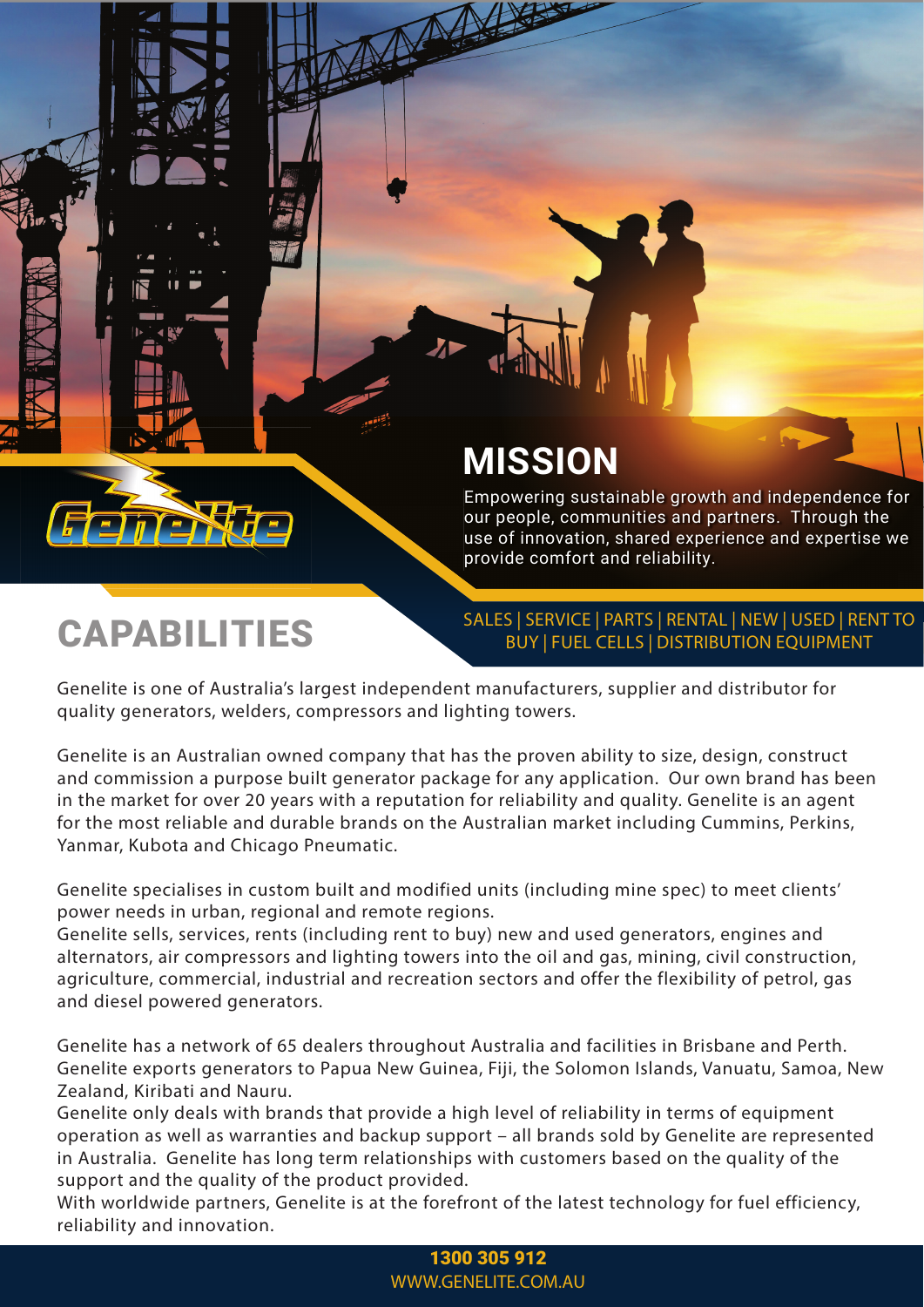

# CAPABILITIES

## **Technical advice**

Genelite has three decades of experience in generator set construction and supply and can provide accurate advice on generator solutions for different applications covering the scale of operation, load demands, terrain, the environment and climate impacts. Genelite specialises in generator solutions that are fuel efficient and lowest overall operating cost. Genelite can recommend optimal solutions for virtually any requirement.

### **Generators**

From 1kVA to 3000kVA – petrol, gas or diesel powered. Genelite offers a one-stop shop for power generators. This includes customisation of generators including:

- **Paralleling**
- **Synchronising**
- Load demand activation
- Heavy duty Gas Generators specific for the Coal Seam Gas Industry 20 – 300kVA
- Fully automated units providing backup power with auto start. Suitable for remote sites or buildings
- Fully bunded extended run fuel tanks
- Freestanding bunded fuel tanks up to 20,000L
- Full mine spec modification of generators including adjustable earth leakage, locked battery and starter isolators. This also includes fire extinguishers and emergency stop controls.

Mine spec generators meet BMA requirements as well as NSW, Queensland and WA mine regulations

- Complete turnkey installation of generators
- Genelite manufactures custom built gen sets for specific applications including high motor start loads and other specialised requirements. Genelite's own brand of generators has been in the Australian and international market for 25years.

#### **Examples of custom built generator solutions include:**

- In-house custom designed and manufactured generators for signalling operations in the rail industry
- Complete multiple gen set installation with paralleling synchronisation and load demand functions for the oil and gas industry
- Tailored mobile gen sets for established or mobile camps

#### **All manufacturing and product modifications are undertaken in-house by trained technicians**

 Genelite supplies a comprehensive range of new and used generators that are fully tested and operating at high quality performance levels

 Generator parts from filters to full rebuild kits. Genelite is an authorised agent for these leading generator brands:

- Chicago Pneumatic
- Cummins
- Perkins
- Yanmar
- Kubota
- Honda
- Kohler
- **MeccAlte**
- Sincro
- **Stamford**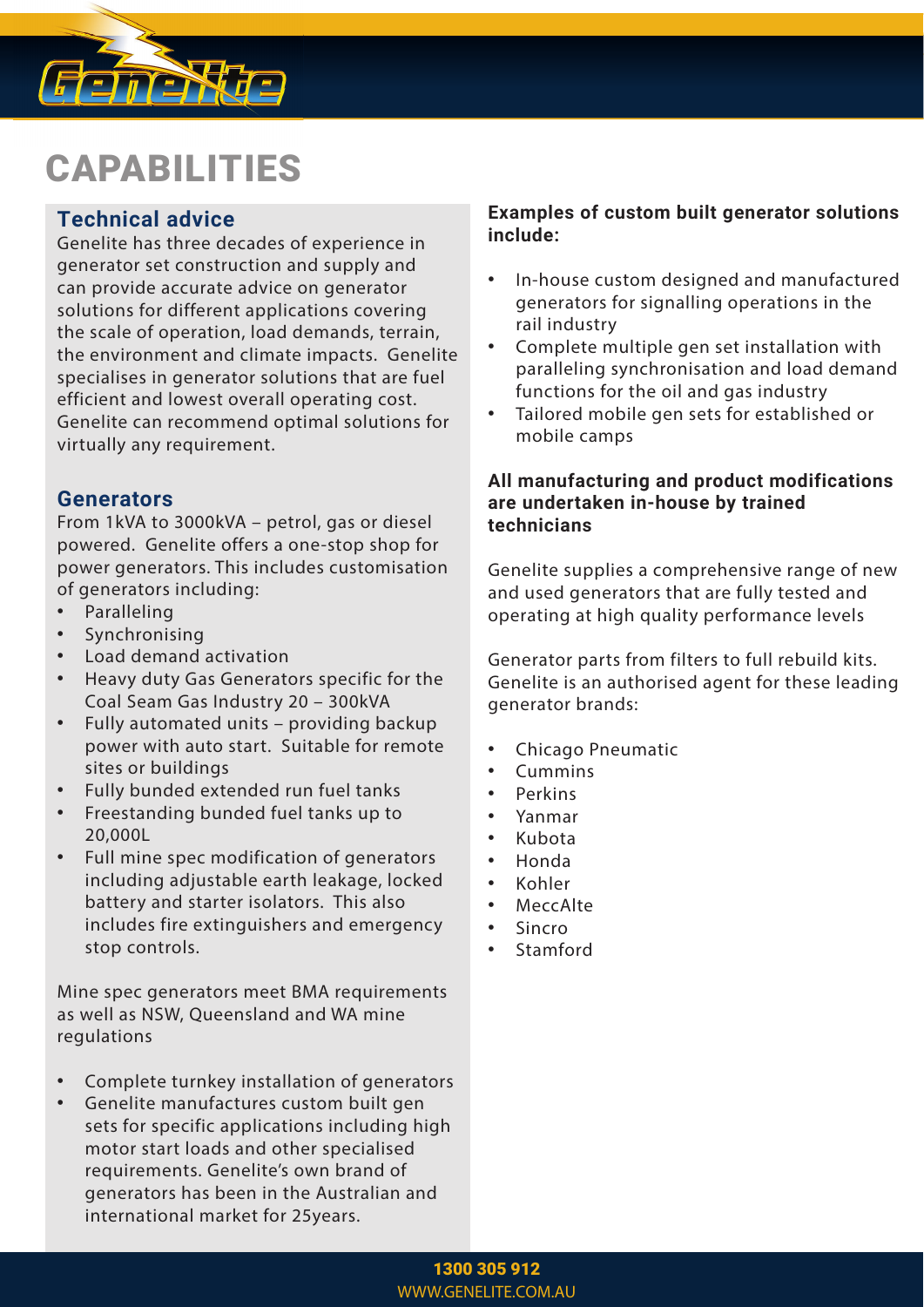

# **CAPABILITIES**

### **Welders**

Petrol and diesel, AC and DC welders from 200 amp to 400 amp portable units and workstations are available.

## **Engines and alternators**

In capacities from 1 to 3000kVA covering Cummins, Kubota, Perkins, MeccAlte, Sincro and Stamford brands

## **Rental Fleet**

Generent's rental fleet includes diesel generators from 5kVA to 1400kVA and beyond, mobile lighting towers, and air compressors. Generent provides rental power to major events, construction projects, industrial shutdowns and mining projects throughout Australia. Generent carries a full range of accessories including cable and distribution equipment

### **Lighting towers**

Diesel powered, skid and trailer mounted, 4,000 to 9,000 watts. Lighting towers are rugged, heavy duty units suitable for mine operation and road construction. Units are skid or trailer mounted and incorporate a generator for auxiliary power. Both metal halide and LED options are available.

#### **Air compressors**

Diesel, rotary screw air compressors ranging from 70CFM to 1200CFM. All compressor units are heavy duty and can be skid or trailer mounted and can be specified to meet mine spec requirements.

Genelite's air compressors are supplied to the agriculture, construction and mining industry

### **Warranty**

Genelite provides backup as an independent manufacturer and as a representative in Australia for branded product. All new products sold have a manufacturer's warranty

## **Backup and support**

Genelite offers a genuine 24 hour backup service with the ability to mobilise mobile technicians within a short period of time. Backup services include:

- Safety inspections one off or a regular service
- Warranty repairs
- Exhaust system repairs
- Accessory upgrades
- Load bank testing
- Breakdown repairs. Genelite has mine spec vehicles for quick dispatch of maintenance services to clients' sites
- Re-builds

Genelite's team of sales, manufacturing and maintenance staff have extensive knowledge of all products and bring long term experience with Genelite.

### **Maintenance**

Genelite provides programmed and breakdown maintenance for all of its products. Genelite has four mobile technicians with fully equipped vehicles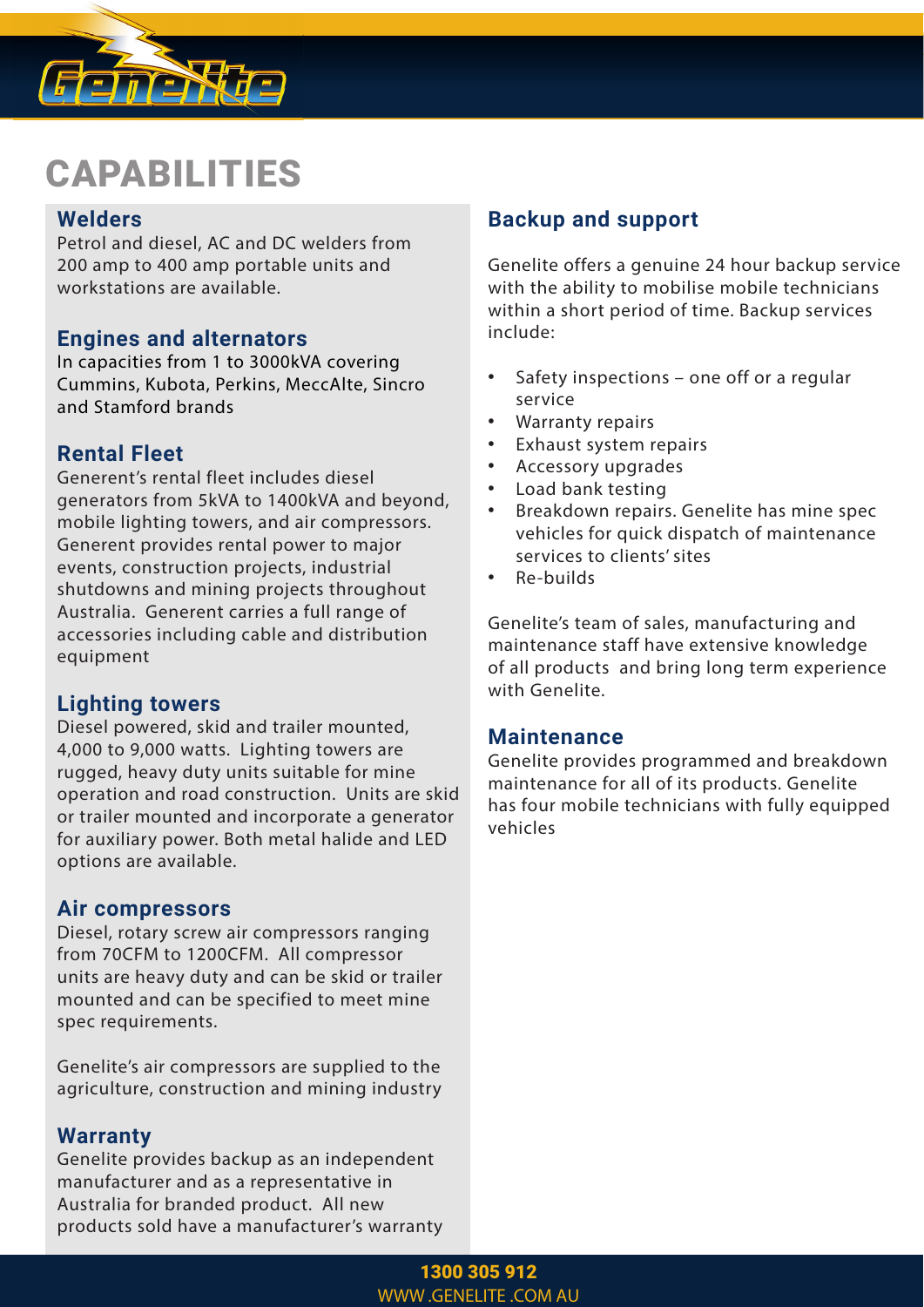

# ASSOCIATIONS

Genelite is a member of both the Electrical Contractors Association, Master Builders Association and HRIA (Hire and Rental Industry Association)

## **Equipment and Resources**

Genelite Sites consist of:

#### **Brisbane**

- Site 1 2350m2 fully equipped workshop on a 4550m2 site
- Site 2 750m2 fully equipped workshop on a 2500m2 site

#### **Perth**

977m2 fully equipped workshop on a 3433 m2 site

Genelite's equipment includes:

- Sheet metal break press
- EPA approved wash bay
- 25 tonne guillotine
- Paint booth fully EPA approved
- Portable generator assembly line
- Generator set assembly
- Canopy fabrication and assembly
- Generator load bank testing facilities
- Welding bays
- Engine rebuild services and repair capabilities
- Electrical panel assembly and testing
- Alternator testing
- Fuel tank design and assembly

#### **All manufacturing and maintenance work is done in-house.**

Genelite employs 31 staff including diesel fitters, mechanics, boilermakers, mechanical engineers, body builders and electricians.

Genelite has very experienced technical and sales staff who are factory-trained and receive continual updated training on current and new products.

Many staff are long-standing and the company has high staff retention levels. Genelite has a commitment to quality and excellence and staff play a key role in delivering on this commitment. Some staff have decades of experience with Genelite.

Management and staff of Genelite have a focus on continuous improvement in manufacturing processes and in delivering optimal solutions to clients to suit a wide range of conditions.

#### **Genelite uses software including:**

- Factory certified sizing programs for generator design
- Accpac Accounting and CRM software provides a computerised work management system for Genelite
- Auto CAD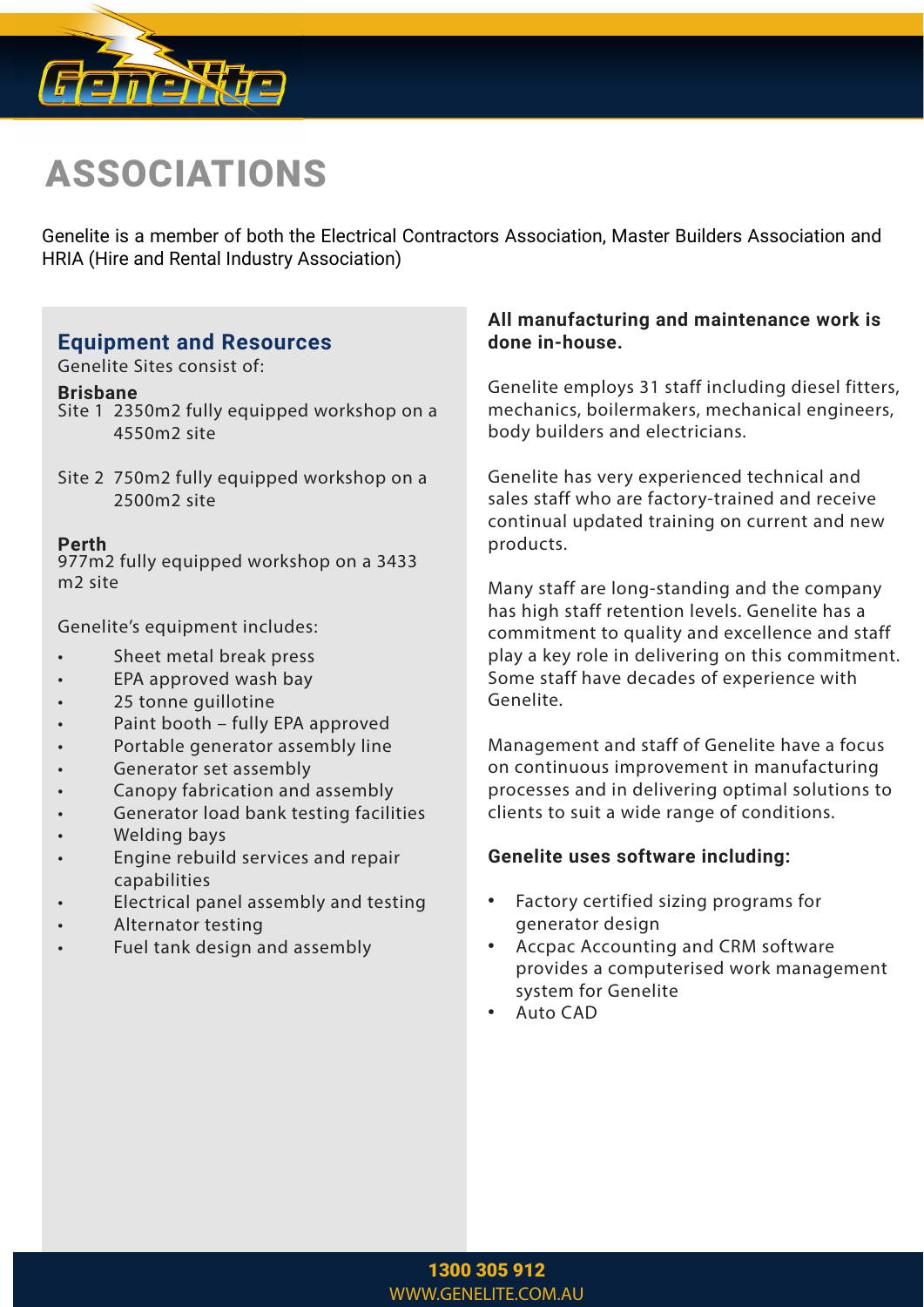

# TRACK RECORD

Genelite works successfully with Rio Tinto, BHP Billiton, Xstrata, Queensland Rail, CPB Contractor, Hutchinson Builders, Thiess, Stowe Australia, J&P Richardson Electrical, Monadelphous, Bechtel, Ergon Energy, Country Energy, Solomon Islands Electricity Authority, Alcan Alumina, Alcoa Weipa Alumina, Queensland Magnesium, John Holland Group, Chevron PNG, McNabb Constructions, McDowell and WDS as well as a range of councils throughout Australia.

Examples of past work with customers includes the following:

**Digicel PNG** – 2 x 500kVA Cummins powered canopy sets, 15 x 10kVA Cummins

**Queensland Rail** – purpose built canopy set - 25 plus units for signalling operations and other applications

**BHP Billiton and Xstrata** - various generator sets ranging from 10 to 1,000kVAs

**Queensland Fire and Ambulance** – 6 to 350kVA generators

**McNabb Constructions** – 9 x 300kVA generators for mining camps

**Stowe Australia** – 3 x 500kVA generators for a remote camp

**MacDow** – generators for site power on the APLNG project

**Pilbara Meta Meya** – remote community power station

**Bechtel** – 8 x 100kVA generators

**QCV** – multiple generator sets for a mining camp

**WDS (energy)** – multiple generator set for a mining camp

**Generators** for water and sewerage treatment plants for Caboolture, Cairns, Innisfail, Tenterfield, Townsville, Gold Coast, Rockhampton and Ballina Councils

**Monadelphous** – site and camp generators **Country Energy Island Enterprises, Solomon Islands** – Multiple unit power station

**Solomon Island Electricity Authority Alcan Alumina Gove Northern Territory Alcoa Weipa Alumina Queensland Queensland Magnesium Chevron PNG Queensland Police** – 40 plus units 10 to 30kVA **Queensland Health** – generators ranging

from 30 to 800kVA

**Leighton Construction** – generators from 10 to 1,250kVA

**Thiess** – generators from 6 to 650kVA

**Telecom** – various generator sets from 10 to 250kVA

**APN Newspapers** – 4 x 1,000kVA containerised gensets and 3 x 200kVA canopy sets

**Broad Construction -** Diesel generator supply

**Downer EDI-** Supply various diesel generators

**UGL Limited -** Diesel air compressor supply

**SCEE -** On site servicing and generator supply.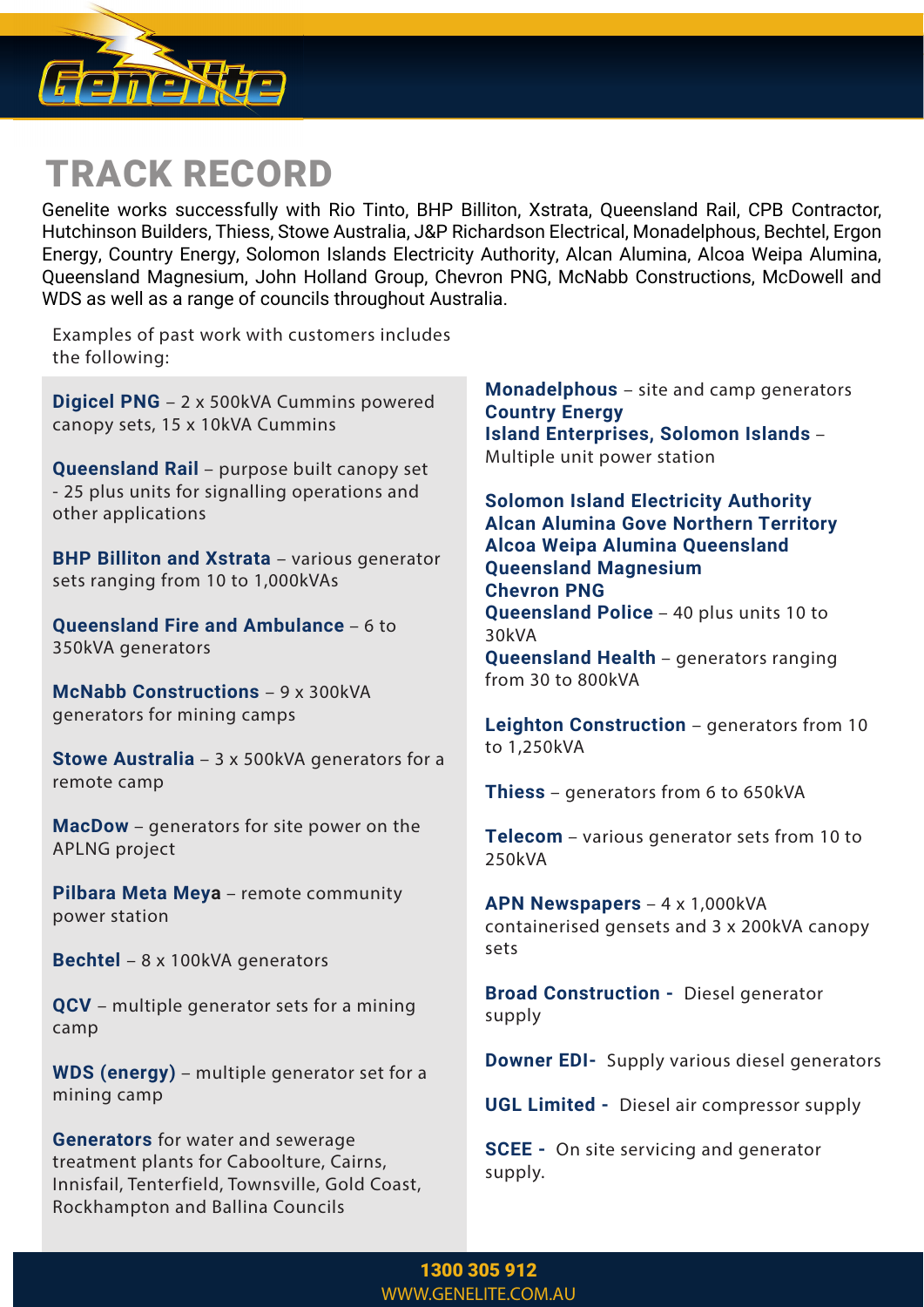

# MANAGEMENT SYSTEMS

## **Workplace Health and Safety**

Genelite is a member of Advanced Safety Systems Australia which provides comprehensive worker induction packages, safety systems and procedures to ensure compliance with regulatory requirements for workplace health and safety.

## **Quality System**

Genelite has an in-house quality management system that includes quality checks at all key points in the manufacturing and supply process. Genelite pre-delivers and load tests all generators and equipment and this testing is undertaken by qualified tradespeople prior to products being dispatched.

Genelite works closely with its leading suppliers to ensure that maintenance, parts supply and repairs meet its own and suppliers' high standards.

### **Environmental Management System**

Genelite has an environmental management policy and procedures in place to minimise the impact on the environment of its own operations and to minimise the energy use of the power generating solutions it provides to clients.

Genelite has two wash bays which are Brisbane City Council approved – minimising impacts on the environment.

All service vehicles are equipped with spill kits.

Genelite continually scans available products to identify the most fuel efficient and low emission products available on the market.

### **Risk Management System**

Genelite is an established business with sound financial capabilities and strong management and planning processes. The company has the capacity to bring additional resources to bear for large orders and contracts. The company's Australia wide dealership network provides local support and service to clients.

Genelite's quality, safety and environmental management approaches are designed to maintain high standards of product performance and reduce the risk of non compliance on supply contracts.

### **Insurances**

Genelite carries the following insurances:

- **WorkCover**
- Public Liability Insurance